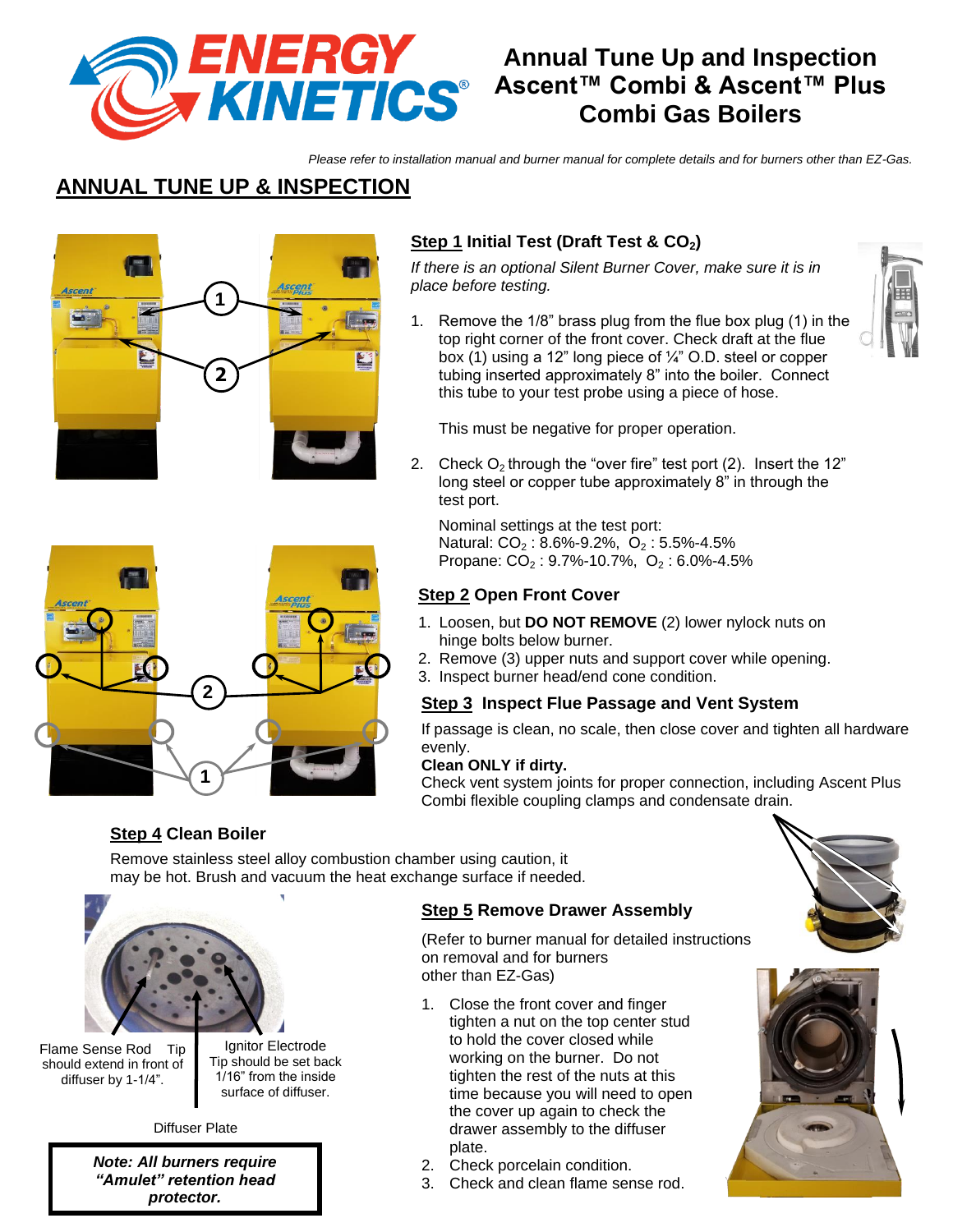## **Step 6 Check Burner**

(Refer to burner manual for complete details and for burners other than EZ-Gas)

- 1. Check Fan/Air Inlet for dirt or lint.
- 2. Install drawer assembly carefully lining up the ignitor electrode and flame sense rod. Open the front cover and check, neither should be any closer to the diffuser plate than 1/16". Adjust if necessary.
- 3. Check amulet for cracking or other physical damage. Replace in (See amulet replacement section in installation manual).

#### 4. Check burner diffuser plate. **Step 7 Close Front Cover**

- 1. Install (3) upper nuts and washers.
- 2. Tighten nuts (5) uniformly
- DO NOT overtighten. 3. Check and tighten (5) rear cover nuts.
- 4. Check Flue Pipe.
- 5. Check chimney base and clean if necessary.



## **Step 8 Zone controls**

Open/Close zone valves or operate zone circulators several times to see that they move freely.

## **Step 9 Plate Heat Exchanger Maintenance**

- 1. Close the isolating ball valve located on the bypass circulator flange, connect a drain hose to the hydronic bypass Y-strainer, open flush valve, and flush into a bucket to remove debris. Close flush valve, remove drain hose, open isolating ball valve on bypass circulator flange, and confirm boiler pressure is adequate, adding makeup water if necessary.
- 2. Open a fixture and wait until hot water is continuously flowing. Turn the mixing valve up and down in temperature to ensure that it moves freely. Set the mixing valve temperature feeding the domestic hot water fixtures to the desired temperature of approximately 120°F using mixing valve instructions and hot water temperature gauge.

Note: If the domestic water supply is "hard" with high mineral or lime content, clean and flush plate heat exchanger and mixing valve when necessary. Symptoms include poor hot water quality or low domestic hot water flow. See Hot Water Maintenance for mineral cleaning and flushing instructions. Consider installing Scale Stopper (EK P/N: 10-0650) or water softener in hard water conditions so recurring plate heat exchanger cleaning will no longer be necessary in most circumstances.





**1** Bypass Y-Strainer Flush Valve